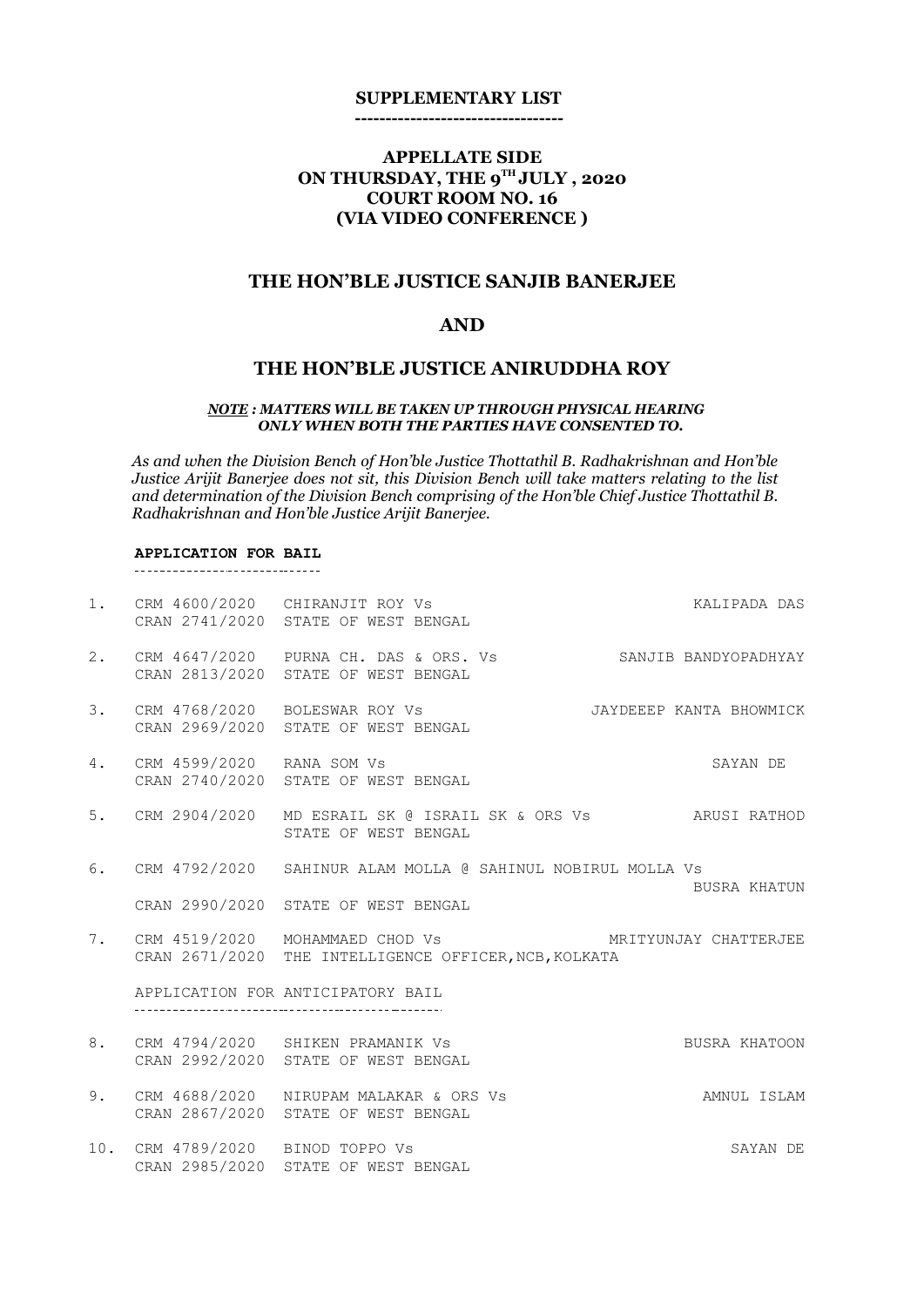#### **SUPPLEMENTARY LIST ----------------------------------**

## **APPELLATE SIDE ON THURSDAY, THE 9TH JULY , 2020 COURT ROOM NO. 8 (VIA VIDEO CONFERENCE )**

#### **THE HON'BLE JUSTICE I.P. MUKERJI**

### **AND**

#### **THE HON'BLE JUSTICE ABHIJIT GANGOPADHYAY**

#### *NOTE : MATTERS WILL BE TAKEN UP THROUGH PHYSICAL HEARING ONLY WHEN BOTH THE PARTIES HAVE CONSENTED TO.*

APPLICATION -

- 1. FAT 191/2020 M/S SIGNOTRON (INDIA) PVT. LTD. Vs V.V.V. SASTRY CAN 3920/2020 M/S NAUTICA HOSPITALITY CONSULTING PVT. LTD. CAN 3921/2020
- 2. MAT 479/2020 NORTON EMMANUEL Vs SUMITAVA CHAKRABORTY CAN 3960/2020 STATE OF WEST BENGAL & ORS. CAN 3962/2020
- 3. MAT 475/2020 NEELACHAL ISPAT NIGAM LTD Vs SATNESH KR RAI CAN 3811/2020 MMTC LTD & ORS CAN 3813/2020